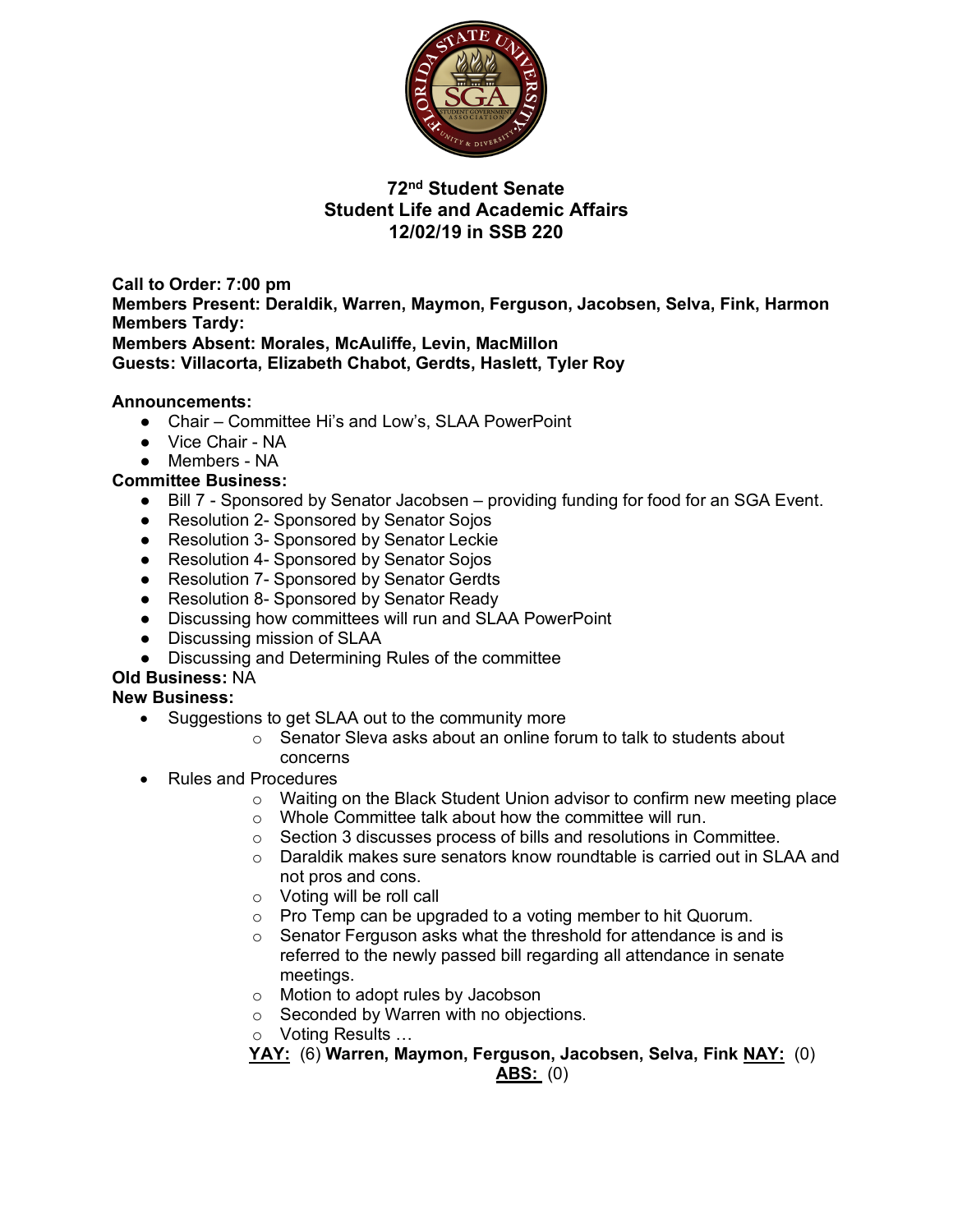

- Bill 7 Sponsored by Senator Jacobsen
	- To buy food and drinks for an SGA informational event.
	- Jacobsen gives introduction about the room being booked and making this event an agency and bureau informational session. Expected to have 400 people on Jan 7 or  $8<sup>th</sup>$ .
	- Senator yields with 3 minutes left for closing.
	- Motion to move into roundtable by Ferguson.
	- Selva seconds.
	- Asia ask if the agencies are ok with this, answer is yes.
	- Warren speaks in support.
	- Motion to call the question moved by Maymon.
	- Warren seconds with no objections.
	- Sponsor waves closing time of 2:41.

o Voting Results …

## **YAY:** (6) **Warren, Maymon, Ferguson, Jacobsen, Selva, Fink NAY:** (0)

### **ABS:** (0)

- Resolution 2
	- o Sponsor is absent
	- o Table motion by Selva, Seconded by Ferguson, No objections.
		- o Voting Results …

# **YAY:** () **NAY:** () **ABS:** ()

- Resolution 3 Sponsored by Senator Villacorta
	- $\circ$  Supports the first amendment, but has the Nazi paraphernalia denounced by Student Senate.
	- o Villicorta gives introduction about a vendor on campus that sells Nazi paraphernalia, purpose of this statement is to address that as Senate. This resolution is not political according to sponsor, has been done at other schools around the country. Resolution is non-binding and the resolution in no way restricts expression or sales on campus.
	- o Yields 2:47 for closing.
	- o Motion to move into roundtable made by Warren.
	- o Seconded by Selva with no objection.
	- $\circ$  Jacobsen moves to amend the resolution to delete "any market Wednesday" vendor selling" and adding "the sale of."
	- o Seconded by Warren.
	- o Sponsor finds amendment friendly with no objection.
	- o Maymon speaks in support of the resolution.
	- o Warren ask if there is input from Student Affairs.
	- $\circ$  Sponsors have been in contact with union advisors and he has not had any problems with the resolution.
	- o Selva ask how this will be shared, sponsor refers to the final bill.
	- $\circ$  Maymon asks if this is the first time this has happened, answer is that he has been around campus and has sold fags for a while.
	- o Motion for non-committee member to speak by Jacobsen, Selva seconds.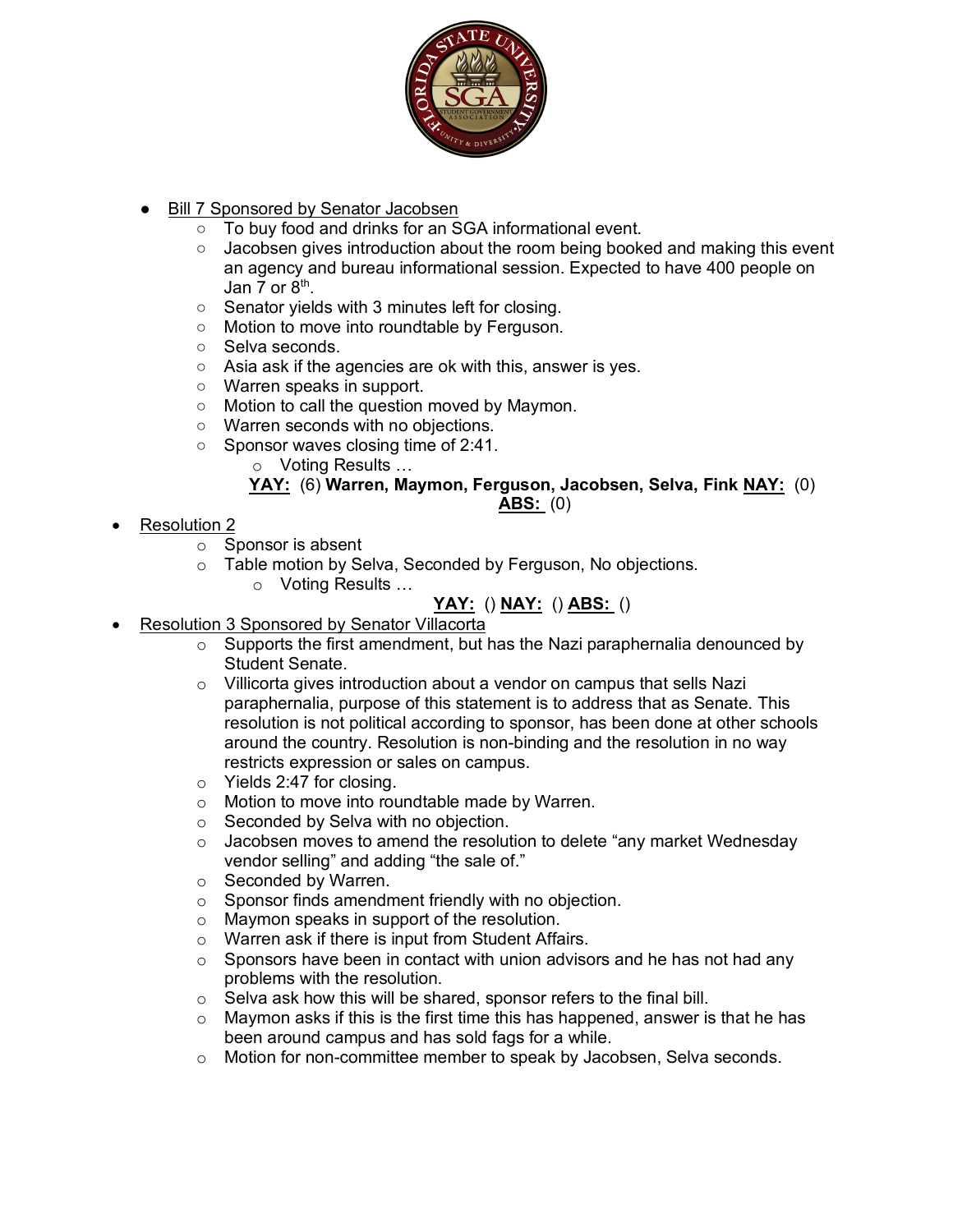

- $\circ$  Senator Gerdts speaks about the German department and the letter they sent to President Thrasher; they see it as very offensive. This has made actual damage to many communities and is in full support of the resolution.
- o Jacobsen questions why it is not being sent to President Thrasher.
- o Motion to amend by Selve, seconded by Ferguson to now send the resolution to President Thrasher.
- $\circ$  Motion for a non-committee member to speak by Selva, seconded by Ferguson.
- o Senator Haslett speaks about denouncing the sale is too much of a resemblance of an infringement of freedom of speech.
- $\circ$  Selva says that this is not infringing on the first amendment rights and cites other countries and governments doing the same thing
- o Motion to call the questioned by Jacobsen, seconded by Selva
- $\circ$  Closing by the sponsor, says this is not an infringement of rights and is no way an overstep of the senate's authority.
- o Yields with 56 seconds

o Voting Results …

**YAY:** (6) **Warren, Maymon, Ferguson, Jacobsen, Selva, Fink NAY:** (0) **ABS:**1 (0)

### **Senator Ferguson has to leave early, Harmon becomes voting member.**

- Resolution 4
	- o Senator is absent
	- o Table motion by Warren, seconded by Selva with no objection.
	- o No Objections
		- o Voting Results …

### **YAY:** () **NAY:** () **ABS:** ()

- Resolution 7 Sponsored by Senator Gerdts
	- $\circ$  To express the opinion of the senate to not work with senators in the Florida Legislature who show discriminatory actions against the LGBTQ+ community.
	- $\circ$  Sponsor opens that the Freedom Speaks Coalition has damaged the LGBTQ community and that guest speakers like Bobby Bowden and Representative Hill are unfair and harmful.
	- o Sponsor yields with 2:30 for closing.
	- o Motion to move into technical/non-debatable by Jacobsen.
	- o Seconded by Warren.
	- o Harmon ask if sponsor has spoken to the University or Student Body.
	- $\circ$  Sponsors replies saying this has been written with the PRIDE Student Union and other senators plus their constituents. The protection of LGBTQ is presumably favored by most students.
	- o Warren asks if OGA has been contacted.
	- o Sponsor says that Anna Grace says it is fine and that there are no real consequences for them. Resolution is non-binding.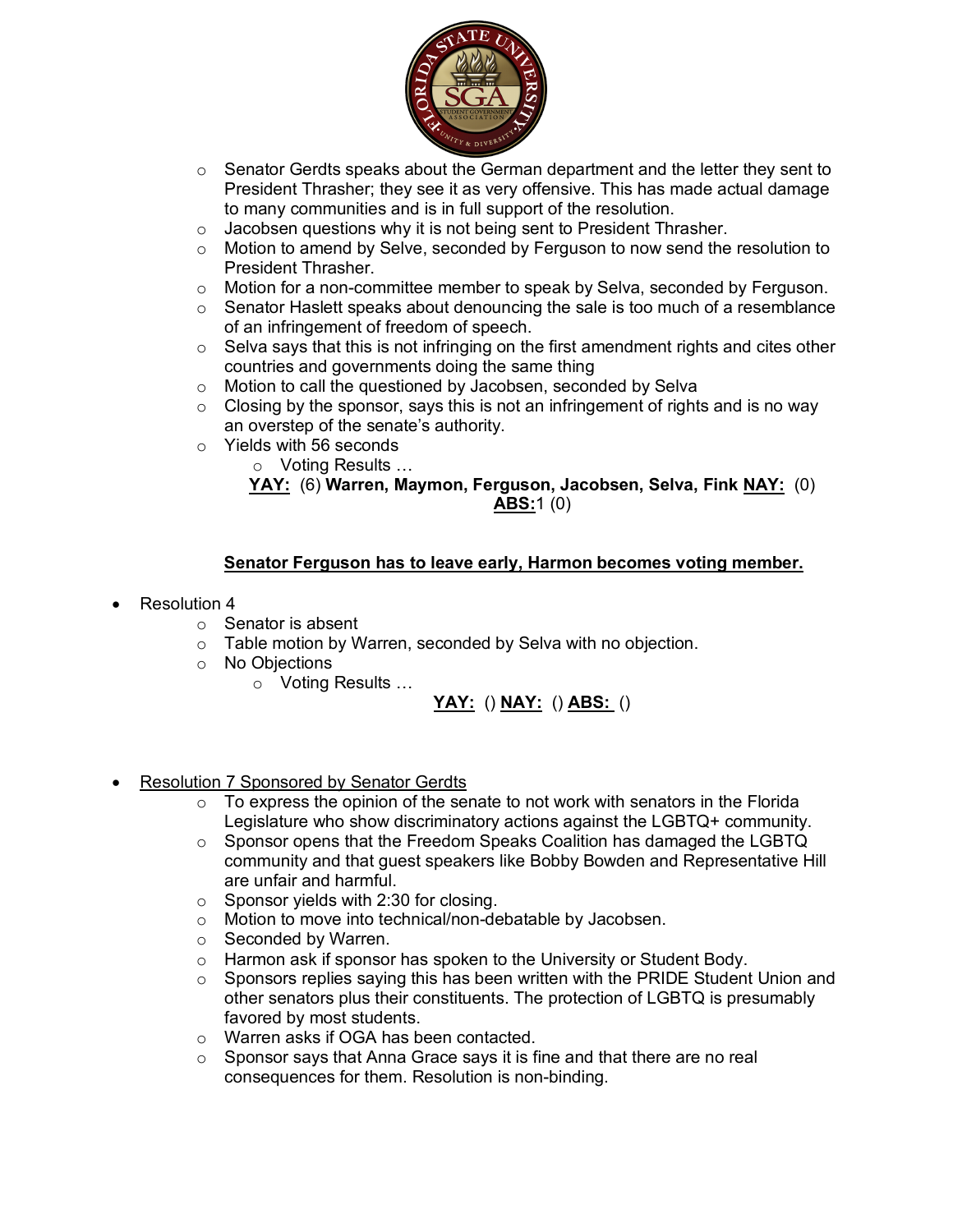

- o Selva asks Harmon what conflicts could be had with the wording of "Student Body." Harmon replies, unless the student body has been contacted may be problematic if not.
- o Jacobsen motions to go into round table.
- o Maymon Seconds.
- $\circ$  Jacobsen doesn't agree with calling out individuals in the Bill.
- $\circ$  Warren agrees with Jacobsen that calling out the names would be problematic.
- o Maymon sees calling out Rep Hill as too much but doesn't think calling out the Bowden's for their words is bad.
- o Jacobsen responds to Maymon's thoughts and doesn't see calling out anyone as a good way to move forward in the Senate. Should say they don't agree with action of the groups and not persons.
- o Selva believes it should be towards action not person.
- o Motion to allow non committee member to speak by Maymon.
- o Seconded by Jacobsen.
- $\circ$  Villacorta speaking that the school should think twice about these speakers and using them as an FSU model because of their views that aren't in line with many.
- $\circ$  Maymon says the standout reason for this being a resolution is the fact the Bowdens attended the event and they should be named in the resolution. Makes sense for FSU to call them out.
- $\circ$  Point of clarification by Gerdts, the wording is only about the conference beliefs and words only.
- o Selva revokes her previous statement.
- $\circ$  Harmon talks about understanding the reasoning of removing the names, but also understands the other points made by Maymon. Including Rep Hill is not necessary but should include Bowden's.
- $\circ$  Amendment motion by Jacobsen to remove Bowden's and Hill from the be it further resolved.
- o Harmon Seconds.
- o Sponsor finds it friendly with no objection.
- $\circ$  Warren asks if this still calling out representatives.<br> $\circ$  Maymon moves to make an amendment to remove
- Maymon moves to make an amendment to remove "Rep. Mike Hill and others."
- o Harmon Seconds.
- o Sponsor finds it friendly.
- o Jacobsen motions to amend by striking out "speakers" and adding "attendees" also striking out "House representative Mike Hill" and adding "many past and present political figures."
- o Seconded by Warren.
- o Found Friendly by sponsor.
- o No objections.
- o Harmon ask to clarify amended wording.
- o Maymon motions to call the question, Jacobsen seconds.
- o Sponsor yields closing with 2 minutes and 20 seconds.
- o
- o Voting Results …

**YAY:** (4) **Maymon, Ferguson, Jacobsen, Selva, Fink NAY:** () **ABS:** (2) **Harmon, Warren**